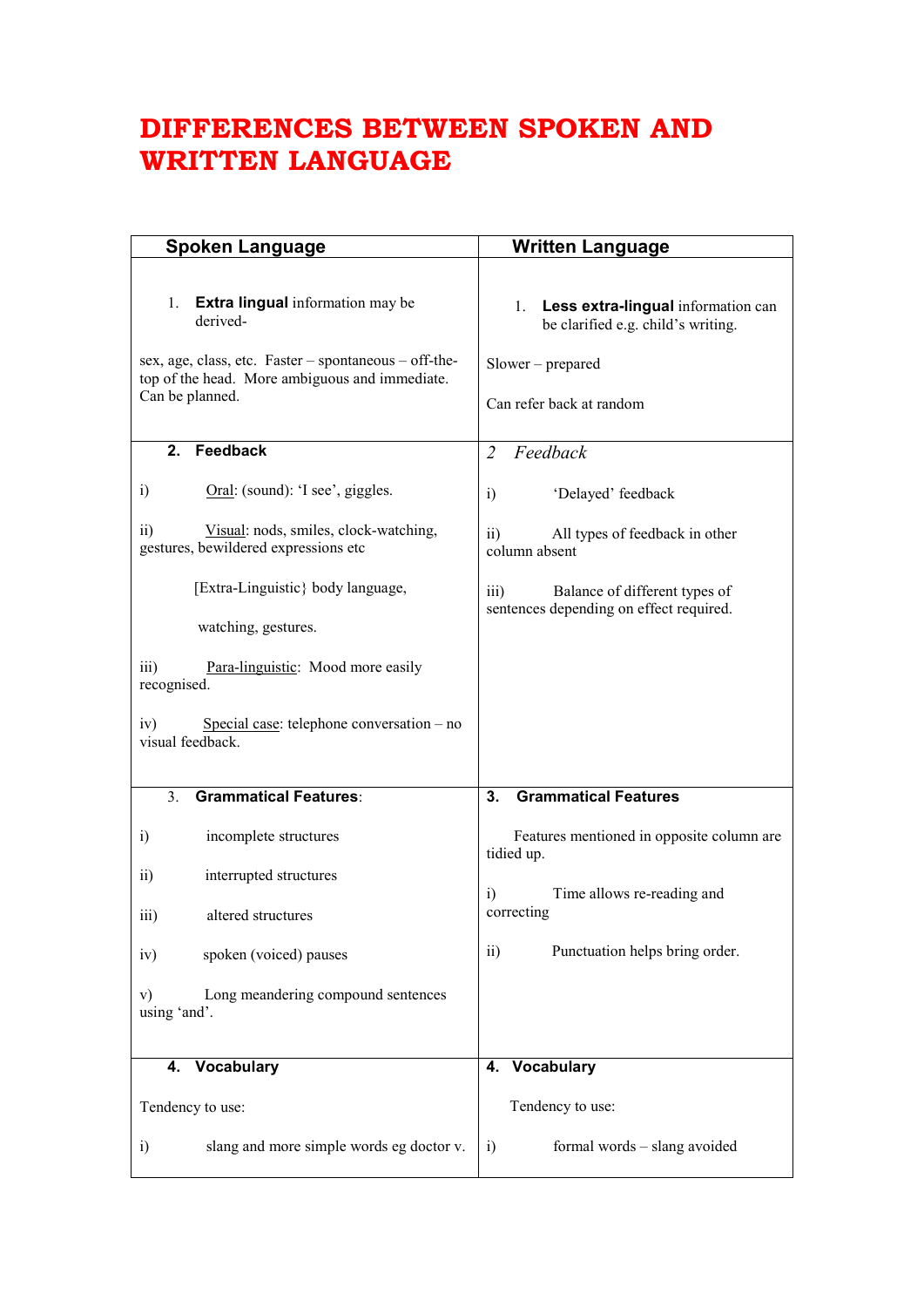| medical                                                                                                                                                                                                 | practitioner                                                                            | $\overline{ii}$                                                                                                             | technical words; eg legal jargon                                                     |
|---------------------------------------------------------------------------------------------------------------------------------------------------------------------------------------------------------|-----------------------------------------------------------------------------------------|-----------------------------------------------------------------------------------------------------------------------------|--------------------------------------------------------------------------------------|
| $\overline{ii}$                                                                                                                                                                                         | imprecise references -                                                                  | iii)<br>above                                                                                                               | more precision eg. former, latter,                                                   |
| eg. in time, soon, later, in a minute, refer to people<br>as them/they.                                                                                                                                 |                                                                                         | iv)                                                                                                                         | swear words usually avoided                                                          |
| iii)                                                                                                                                                                                                    | swear words                                                                             | V)                                                                                                                          | 'educated' language                                                                  |
| iv)                                                                                                                                                                                                     | colloquial                                                                              | vi)                                                                                                                         | time taken to select correct word                                                    |
| v)                                                                                                                                                                                                      | limited vocabulary                                                                      | polysyllabic words<br>vii)                                                                                                  |                                                                                      |
| vi)                                                                                                                                                                                                     | often more monosyllabic words                                                           |                                                                                                                             |                                                                                      |
| vii)                                                                                                                                                                                                    | use of 'fillers'                                                                        |                                                                                                                             |                                                                                      |
| viii)                                                                                                                                                                                                   | dialect/accent/regional words                                                           |                                                                                                                             |                                                                                      |
|                                                                                                                                                                                                         |                                                                                         |                                                                                                                             |                                                                                      |
| 5.                                                                                                                                                                                                      | <b>Phonological Features:</b>                                                           | 5. Phonological Features:                                                                                                   |                                                                                      |
| Intonation: This can alter the meaning<br>$\ddot{a}$<br>considerably<br>Pauses: These can be used for stress,<br>$\overline{ii}$<br>climax, or may occur prior to selection of a hard-to-<br>find word. |                                                                                         | $\ddot{1}$<br>always clearly.                                                                                               | Intonation: Some direct speech can<br>convey this (eg he said threateningly) and not |
|                                                                                                                                                                                                         |                                                                                         | $\overline{11}$<br>Pauses: These can be conveyed by<br>punctuation, but punctuation is only an<br>approximation to pausing. |                                                                                      |
| $\overline{\text{iii}}$                                                                                                                                                                                 | Speed: May provide information on the<br>confidence/nervousness/urgency of the speaker. | $\overline{\text{iii}}$                                                                                                     | Speed: Not relevant.                                                                 |
| <b>Functions:</b><br>6.                                                                                                                                                                                 |                                                                                         | <b>Functions:</b><br>6.                                                                                                     |                                                                                      |
|                                                                                                                                                                                                         | The purpose of spoken language involves more than<br>just the communication of ideas.   | i) Functions mentioned in opposite<br>column are                                                                            |                                                                                      |
| Includes:                                                                                                                                                                                               |                                                                                         | either irrelevant in a written context or<br>cannot be                                                                      |                                                                                      |
|                                                                                                                                                                                                         | - getting things done                                                                   | conveyed in the same way. e.g. anger<br>must be                                                                             |                                                                                      |
|                                                                                                                                                                                                         | - letting off steam                                                                     |                                                                                                                             |                                                                                      |
|                                                                                                                                                                                                         | - filling in embarrassing gaps                                                          |                                                                                                                             | expressed in a more controlled way.                                                  |
|                                                                                                                                                                                                         |                                                                                         | spoken                                                                                                                      | ii) Some written language intended to be                                             |
| thing                                                                                                                                                                                                   | Great amount of repetition saying the same                                              | formal prayers,                                                                                                             | (spoken prose) eg notice bulletins,                                                  |
|                                                                                                                                                                                                         |                                                                                         | play scripts etc.                                                                                                           |                                                                                      |
|                                                                                                                                                                                                         | several times in different ways.                                                        |                                                                                                                             |                                                                                      |